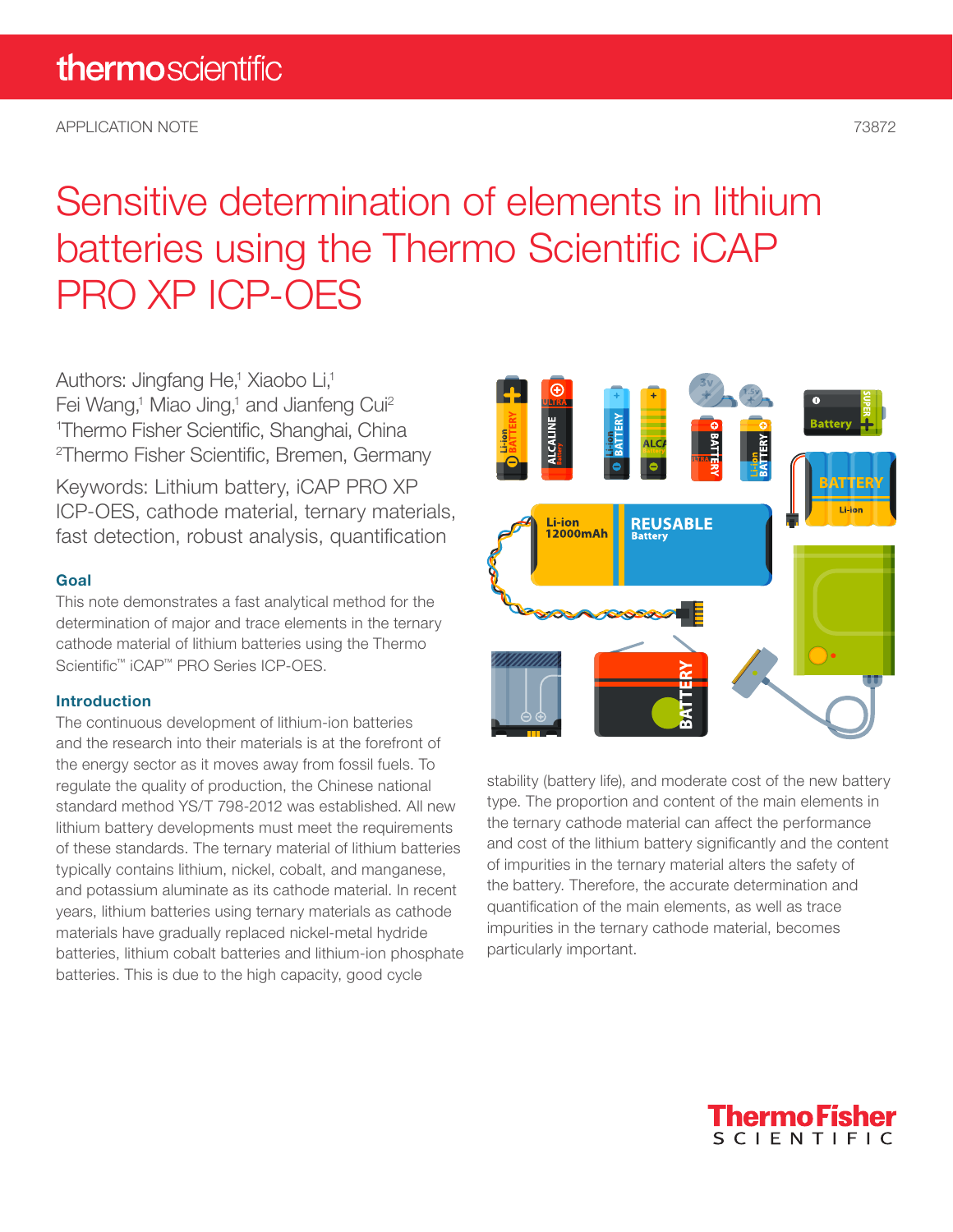#### **Experimental**

#### Standards and sample preparation

A series of calibration standards were prepared to determine the elemental impurities and major elements within the lithium battery material. Multi-element standard solutions were prepared by diluting single-element stock standards with 2% hydrochloric acid (elements in this solution are listed in Table 2, on page 3). The standard concentrations of analytes defined as impurities were 0, 0.05, 0.10, 0.50, 1.0, and 5.0 mg $\cdot$ L<sup>-1</sup> in a mixed standard solution To determine the concentration of major elements, calibration standards containing lithium at 0, 2, 5, and 10 mg/L and Co, Ni, and Mn at 0, 10, 20, and 50 mg/L were prepared.

To prepare the sample, an aliquot of 0.25 g of ternary cathode material was weighed into a polytetrafluoroethylene beaker. A volume of 10 mL hydrochloric acid (37%, Sinopharm) was added, and the mixture was heated on a hot plate for digestion at just below the boiling point of the acid until all the sample powder dissolved to a clear solution. After the sample cooled, it was transferred to a 50 mL volumetric flask and filled to volume with ultrapure water with a resistivity of 18.2 MΩ·cm (Barnstead™ water purification system, Thermo Scientific™) A preparation blank was also prepared using the same method. For the analysis of elemental impurities, the sample solution was analyzed undiluted, while for the analysis of major elements, the sample solution was diluted 50-fold.

#### Instrument parameters and method optimization

The iCAP PRO XP ICP-OES Radial system was selected for the application, the lower detection limits offered by the axial view of a dual view system were not required for

#### Table 1. Instrument parameters used for the analysis

| <b>Parameter</b>       | <b>Setting</b>              |
|------------------------|-----------------------------|
| Peristaltic pump speed | 50 rpm                      |
| RF power               | 1150 W                      |
| Nebulizer gas          | $0.6$ L $\cdot$ min $^{-1}$ |
| Auxiliary gas          | $0.51$ min-1                |
| Cooling gas            | $12$ L·min-1                |
| Viewing mode           | Radial                      |
| Nebulizer              | Glass concentric nebulizer  |
| Torch                  | <b>EMT</b> quartz torch     |
| Injector               | 2.0 mm quartz injector      |
| Spraychamber           | Glass cyclonic spraychamber |
| Radial viewing height  | $10 \text{ mm}$             |
| Exposure time          | 10 <sub>s</sub>             |
| Analysis mode          | iFR                         |

this application. The system utilizes intelligent Full Range (iFR) mode and captures the complete spectrum in the range of 167 to 852 nm in one exposure. This not only reduces the overall analysis time, but also the operational cost as the argon gas consumption is also reduced. The parameters used for the analysis are shown in Table 1. The standard and the sample solutions were introduced into the plasma to collect the spectral data information of all elemental impurities. After data collection was completed, each spectrum was displayed by the subarray spectrum overlay functionality of the Thermo Scientific ™ Qtegra™ Intelligent Scientific Data Solution ™ (ISDS) Software (Figure 1). Using the wavelength library in the Qtegra ISDS Software, potential interferences can be avoided. The adjustment and optimization of the array position allows for more reasonable data collection points.



Figure 1. Spectrum of Pb at 182.205 nm, showing no interference in the central observation area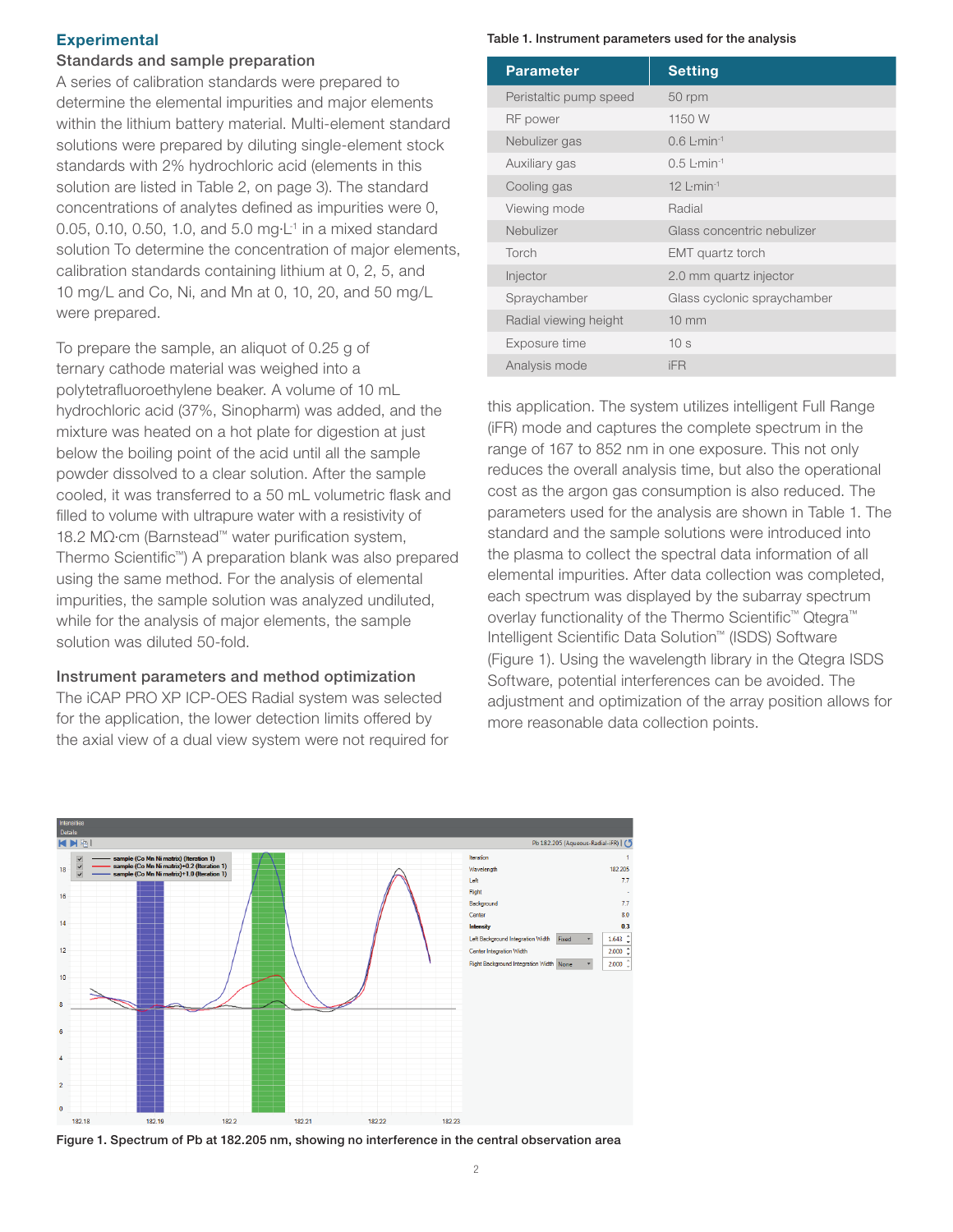#### Results and discussion

The correlation coefficients  $R^2$  of the obtained calibration curves were higher than 0.9995 for all analytes, indicating excellent linearity of the wavelengths selected (Table 2).

#### Table 2. Correlation coefficients (R<sup>2</sup>) determined from calibration curves of each analyte and concentration range.

| <b>Element and</b><br>wavelength (nm) | <b>Correlation</b><br>coefficient R <sup>2</sup> | <b>Concentration</b><br>range (mg $\cdot$ L <sup>-1</sup> ) |
|---------------------------------------|--------------------------------------------------|-------------------------------------------------------------|
| AI 396.152                            | 0.9997                                           | $0 - 5$                                                     |
| As 189.042                            | >0.9999                                          | $0 - 5$                                                     |
| Ba 455,403                            | >0.9999                                          | $0 - 5$                                                     |
| Ca 393,366                            | >0.9999                                          | $0 - 5$                                                     |
| Cd 214,438                            | >0.9999                                          | $0 - 5$                                                     |
| Cr 206.157                            | >0.9999                                          | $0 - 5$                                                     |
| Cu 324.754                            | >0.9999                                          | $0 - 5$                                                     |
| Fe 259.940                            | >0.9999                                          | $0 - 5$                                                     |
| K766.490                              | 0.9995                                           | $0 - 5$                                                     |
| Mg 285.213                            | >0.9999                                          | $0 - 5$                                                     |
| Mo 204.598                            | >0.9999                                          | $0 - 5$                                                     |
| Na 589.592                            | 0.9995                                           | $0 - 5$                                                     |
| P 213.618                             | >0.9999                                          | $0 - 5$                                                     |
| Pb 182.205                            | 0.9995                                           | $0 - 5$                                                     |
| S 180.731                             | >0.9999                                          | $0 - 5$                                                     |
| Sb 206.833                            | >0.9999                                          | $0 - 5$                                                     |
| Si 212.412                            | 0.9995                                           | $0 - 5$                                                     |
| Sn 189.989                            | >0.9999                                          | $0 - 5$                                                     |
| Ti 334.941                            | >0.9999                                          | $0 - 5$                                                     |
| V 309.311                             | >0.9999                                          | $0 - 5$                                                     |
| Zn 206.200                            | >0.9999                                          | $0 - 5$                                                     |
| Li 670.791                            | >0.9999                                          | $0 - 10$                                                    |
| Mn 191.510                            | >0.9999                                          | $0 - 50$                                                    |
| Ni 221.647                            | >0.9999                                          | $0 - 50$                                                    |
| Co 228,616                            | >0.9999                                          | $0 - 50$                                                    |

The unspiked ternary cathode material sample was analyzed for impurities and the results are shown in Table 3.

The sample was spiked with 1.0 mg·L<sup>-1</sup> of AI and S and  $0.2$  mg $\cdot$ L<sup>-1</sup> of all other elements. The recoveries are all in the range of 90% to 110% as shown in Figure 2.

Table 3. Quantification of detected elemental impurities in an unspiked ternary cathode sample as well as instrument and method detection limits. <LOD stands for values below the detection limit.

| <b>Element</b><br>and<br>wavelength<br>(nm) | <b>Concentration</b><br>in the solid<br>sample<br>$(mg \cdot kg^{-1})$ | <b>Instrument</b><br>detection limit<br>in solution<br>$(mg \cdot L^{-1})$ | <b>Method</b><br>detection<br>limit in<br>solid<br>$(mg \cdot kg^{-1})$ |
|---------------------------------------------|------------------------------------------------------------------------|----------------------------------------------------------------------------|-------------------------------------------------------------------------|
| AI 396,152                                  | 1067                                                                   | 0.0098                                                                     | 1.959                                                                   |
| As 189.042                                  | 2.06                                                                   | 0.0082                                                                     | 1.631                                                                   |
| Ba 455.403                                  | 19.16                                                                  | 0.0001                                                                     | 0.020                                                                   |
| Ca 393.366                                  | 62.13                                                                  | 0.0001                                                                     | 0.010                                                                   |
| Cd 214.438                                  | 0.37                                                                   | 0.0003                                                                     | 0.064                                                                   |
| Cr 206.157                                  | 1.26                                                                   | 0.0015                                                                     | 0.304                                                                   |
| Cu 324.754                                  | 1.64                                                                   | 0.0025                                                                     | 0.500                                                                   |
| Fe 259.940                                  | 18.62                                                                  | 0.0012                                                                     | 0.243                                                                   |
| K766.490                                    | 30.85                                                                  | 0.0090                                                                     | 1.808                                                                   |
| Mg 285.213                                  | 103                                                                    | 0.0006                                                                     | 0.124                                                                   |
| Mo 204.598                                  | $<$ LOD                                                                | 0.0052                                                                     | 1.035                                                                   |
| Na 589.592                                  | 102                                                                    | 0.0052                                                                     | 1.030                                                                   |
| P 213.618                                   | $<$ LOD                                                                | 0.0054                                                                     | 1.088                                                                   |
| Pb 182.205                                  | 7.02                                                                   | 0.0142                                                                     | 2.838                                                                   |
| S 180.731                                   | 805.39                                                                 | 0.0073                                                                     | 1.461                                                                   |
| Sb 206,833                                  | $<$ LOD                                                                | 0.0192                                                                     | 3.835                                                                   |
| Si 212.412                                  | 65.39                                                                  | 0.0102                                                                     | 2.039                                                                   |
| Sn 189.989                                  | 2.41                                                                   | 0.0065                                                                     | 1.296                                                                   |
| Ti 334.941                                  | 4.54                                                                   | 0.0008                                                                     | 0.166                                                                   |
| V 309.311                                   | $<$ LOD                                                                | 0.0014                                                                     | 0.275                                                                   |
| Zn 206.200                                  | 1.19                                                                   | 0.0007                                                                     | 0.147                                                                   |



Analyte and wavelength (nm)